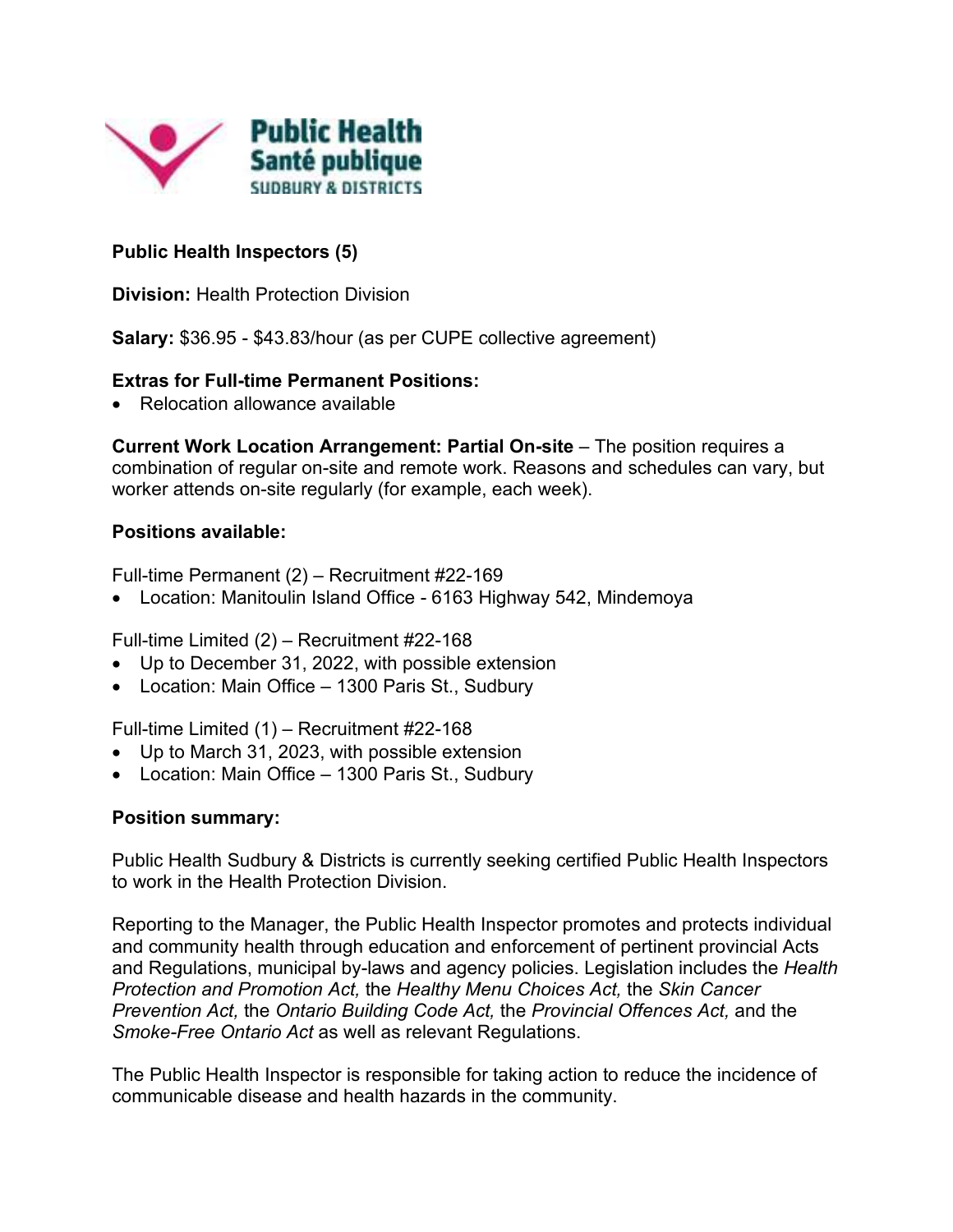## **Responsibilities:**

- Provides technical expertise and field support for all programs by reviewing plans, inspecting, evaluating and applying requirements to ensure compliance with pertinent legislation.
- Using the *Provincial Offences Act*, acts as a Provincial Offences Officer to enforce legislation under the *Health Protection & Promotion Act*, the *Healthy Menu Choices Act*, the *Skin Cancer Prevention Act*, the *Smoke-Free Ontario Act*, the *Building Code Act*, and their respective Regulations.
- Responds to after-hours calls and acts as an in-office duty inspector and afterhours on-call inspector as assigned.
- Investigates cases and outbreaks of enteric diseases and provides follow-up as required.
- Develops and presents training courses and workshops to food handlers, pool operators, small drinking water system operators, and other sectors as needed using appropriate teaching aids.
- Contributes to the development of program plans and develops, plans, implements, coordinates and evaluates assigned projects in consultation with the manager and other team members as required.
- Excellent organizational abilities and technical competence with a high degree of initiative.
- Ability to work co-operatively and effectively in a multi-disciplinary work environment.
- Demonstrated computer skills.

### **Requirements:**

- Bachelor of Applied Science Degree in Environmental Health or its equivalent.
- Current Certification in Public Health Inspection from the Canadian Institute of Public Health Inspectors.
	- $\circ$  Consideration will also be given to those that have sat the Board Certifications oral exams in October 2021.
- Current certification or ability to obtain certification in specified time frame as required by the Ontario Building Code (this is a requirement only for permanent Public Health Inspectors).
- Minimum of 2 years experience in public health inspection.
- Experience enforcing the *Health Protection and Promotion Act*, the *Healthy Menu Choices Act*, the *Skin Cancer Prevention Act*, Part 8 of the *Ontario Building Code Act*, the *Provincial Offences Act*, and the *Smoke- Free Ontario Act* as well as relevant Regulations is an asset.
- Experience using the Hedgehog Inspection program is considered an asset.
- Maintains current Ontario driver's license and has access to a reliable vehicle with agency required insurance to fulfill position requirements.
- Satisfactory police reference check in accordance with agency policy.